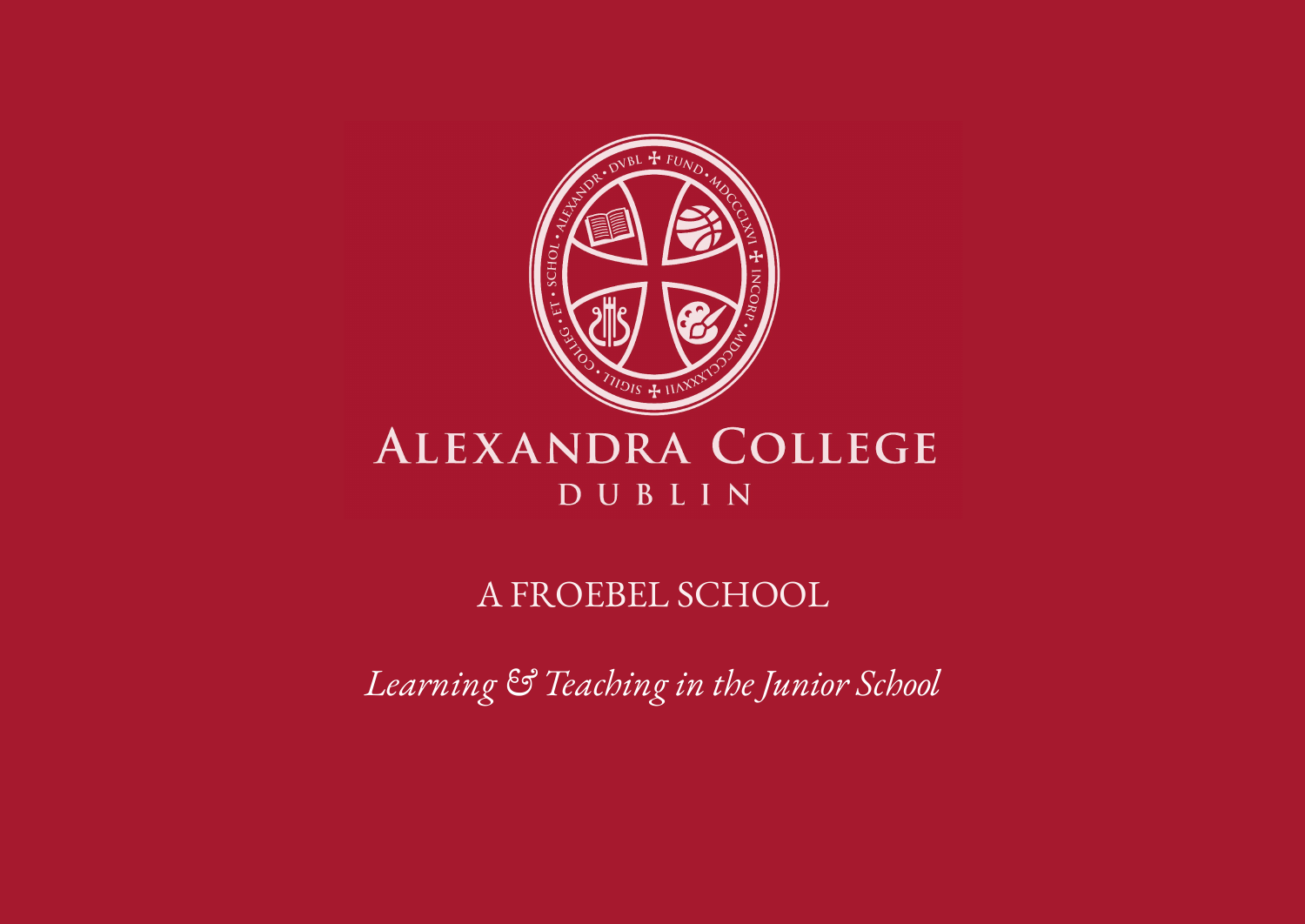

### Froebel Philosophy in Action

- We educate each girl as a 'whole' person, maintaining an equal balance between **hands** (doing), **heart** (feeling) and **head** (thinking)
- We work closely with parents in a three way learning relationship between teacher, parent and child.
- We provide a stimulating, safe and caring environment which gives each girl learning skills for life and prepares her to thrive in the Senior School



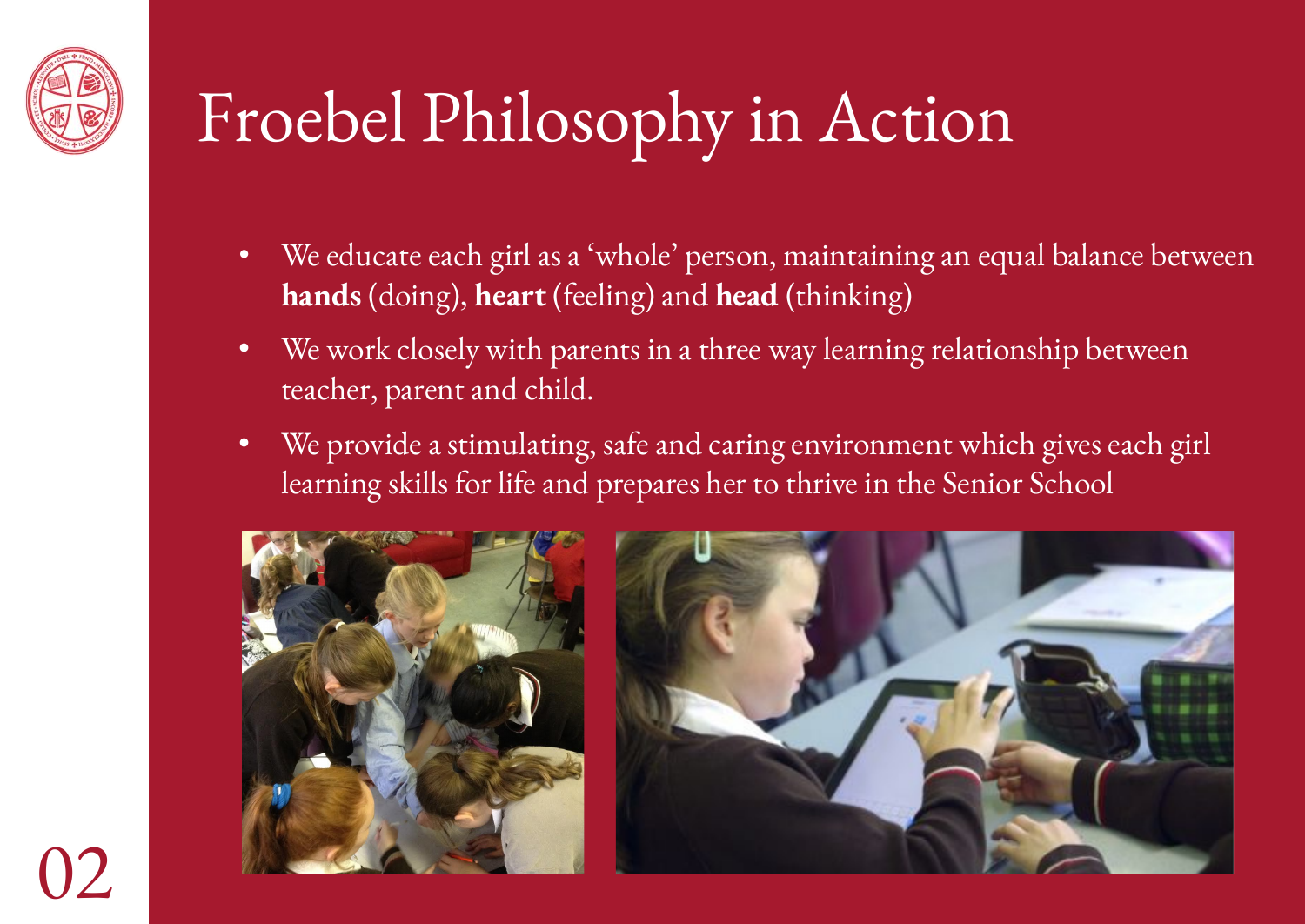

# What is the Froebelian Ethos in the Classroom?



- Child-centred and child friendly
- Girls are active participants in a student-led community creating a happy and safe environment
- Girls have a strong sense of ownership of their learning and their classroom
- Teacher facilitates the learning
- Teaching is interactive and practical we learn by doing
- Creative thinking, playing and questioning are central to learning
- Lessons are differentiated to meet the needs and developing potential of every child

03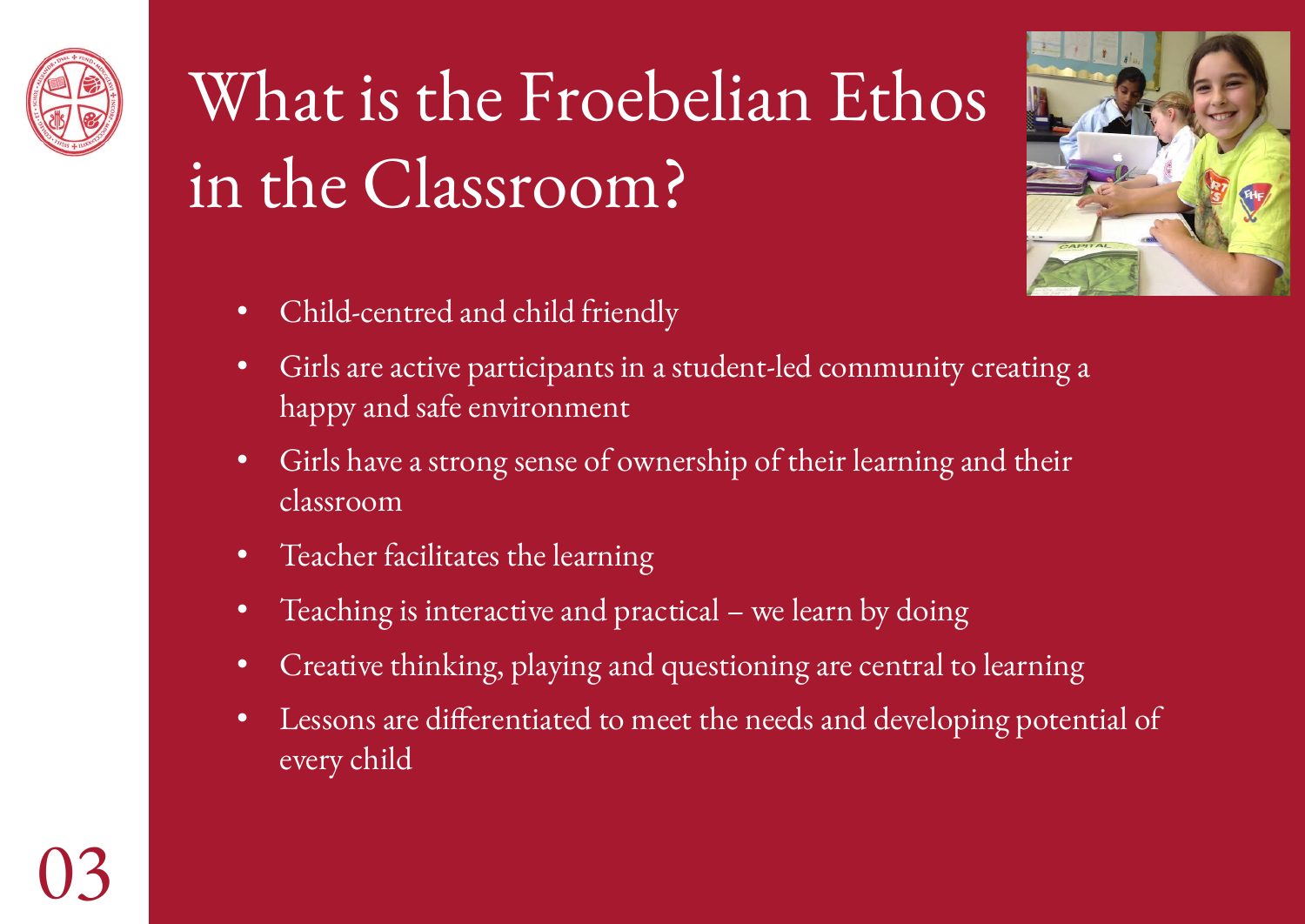

## What is the Froebelian Ethos in the Classroom?

- Girls are the centre of their own learning through discovery, experience and practical tasks
- Strong collaborative process within class and between classes
- Emphasis is on the process rather than the product
- Strong theme-based approach to learning
- Opportunity for AlexFamily Group Work and AlexFamily Reading time in mixed aged groups
- Digital literacy is embedded in all aspects of learning. Devices like iPads and MacBooks are used as additional tools for learning





04